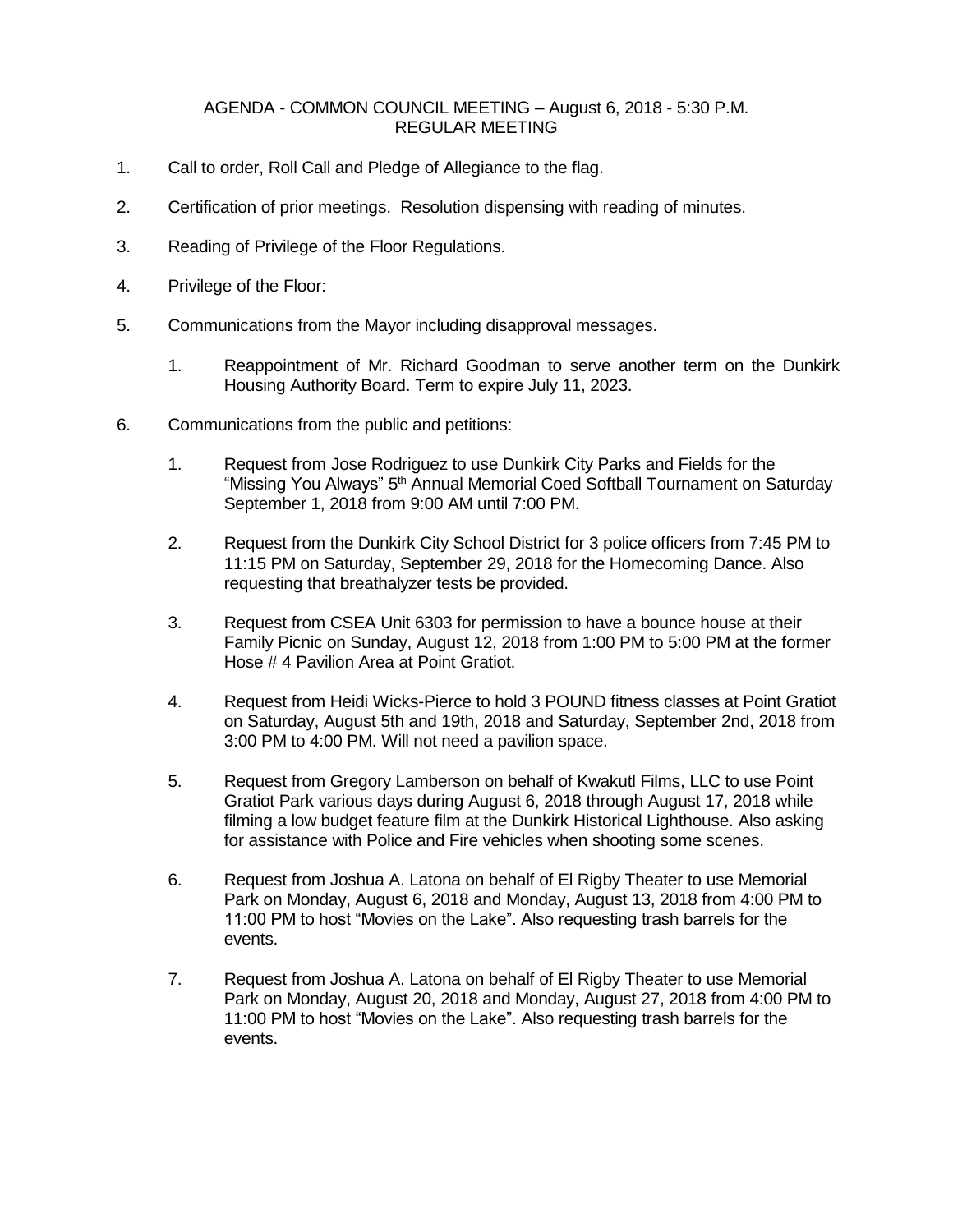- 8. Request from Joshua A. Latona on behalf of El Rigby Theater to use Memorial Park on Saturday, September 1<sup>st</sup>, 2018 from 4:00 PM to 11:00 PM to host "Movies on the Lake". Also requesting trash barrels for the events.
- 9. Request from Brenda Symans on behalf of the Walk to End Alzheimer's committee to place lawn signs at Dunkirk City Hall and Point Gratiot for the September 29, 2018 Walk to End Alzheimer at Point Gratiot.
- 10. Notice of Claim from:
	- a) Karen & Joseph Porpiglia of 76 North Martin Street for alleged water damage due to back up from city system on July 24, 2018 at approximately 7:00 PM.
	- b) Charles & Mary Ann Porpiglia of 72 North Jerboa Street for alleged water damage to their home and personal property due to failure of City infrastructure system on July 24, 2018.
	- c) Lawrence D. Chaffee of 59 North Martin Street for alleged damages to flooded basement and hot water tank due to water backed up from the end of the street Lakefront Boulevard on July 25, 2018.
	- d) Becky Addington of 57 North Ermine Street for alleged flood damages to appliances, boiler, hot water tank, and personal belongings due to blockage in the city lines that could not properly drain storm water on July 24, 2018.
	- e) Christine Sell of 111 Plover Street for alleged damages to her hot water tank, furnace, washer and dryer due to 3 to 4 feet of street water backing up into her cellar on July 24, 2018.
	- f) Gerald and Margaret Waite of 59 North Ermine Street for alleged damages to their basement and its contents due to city storm drain lines backing up into their basement on July 24, 2018.
	- g) Amanda and Melissa Kaufman of 77 North Martin Street for cleaning and sanitizing of basement allegedly due to water and black contaminant/ substance that flooded basement on July 25, 2018.
	- h) Daniel and Debra Schrantz of 42 Central Avenue , Brocton for alleged damages to their apartment, located at 65 North Ermine Street, due to back-up of water/sewer in cellar on July 24, 2018.
- 11. Loudspeaker Application from:
	- a) CSEA Unit 6303 to use a sound system on Sunday, August 12, 2018 from 1:00 PM to 5:00 PM at their Unit's family picnic at the former Hose #4 Pavilion Area at Point Gratiot.